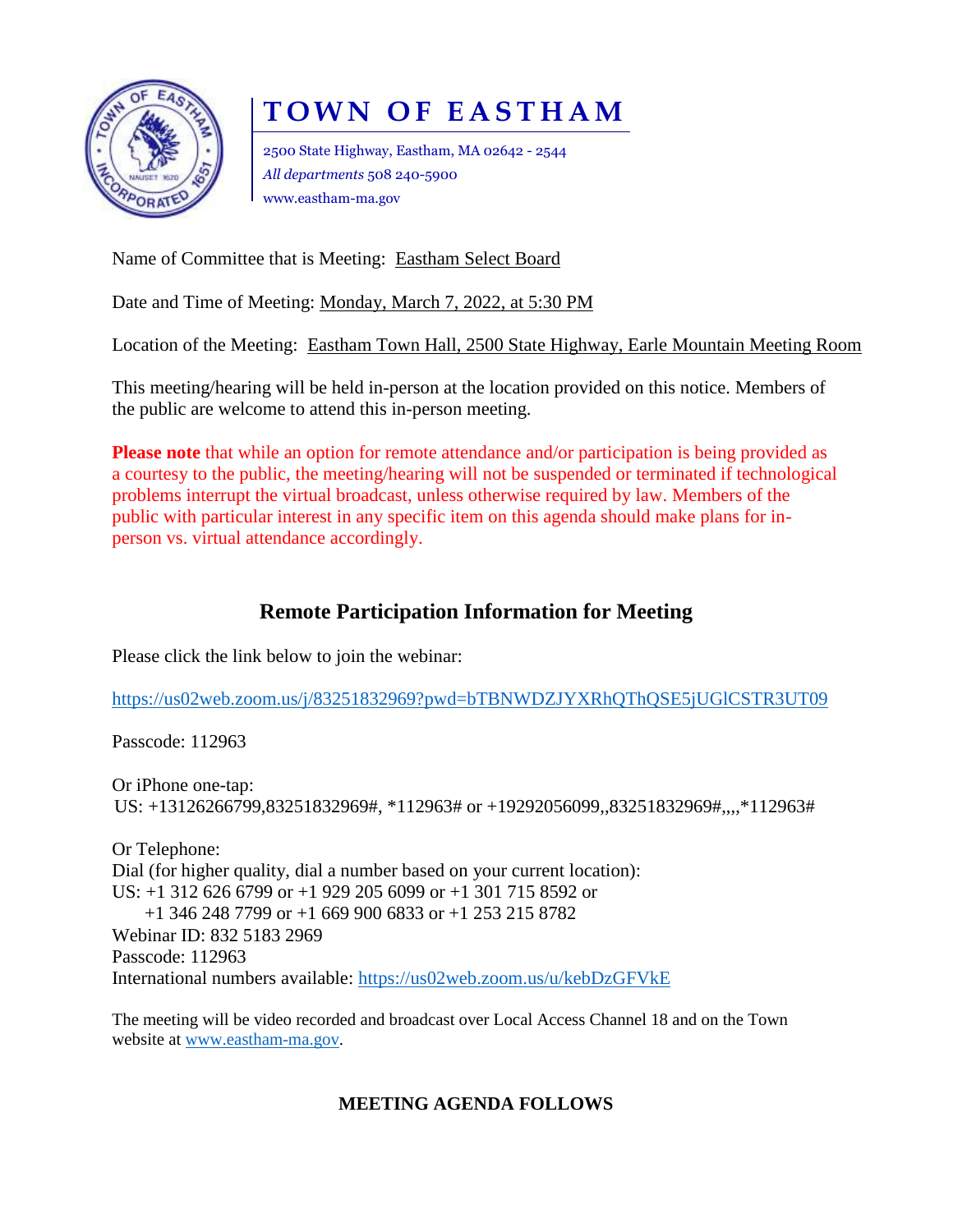# **AGENDA SELECT BOARD Eastham Town Hall, 2500 State Highway, Eastham, MA Monday, March 7, 2022, 5:30 PM**

*Location: Eastham Town Hall – Earle Mountain Room*

# **I. PUBLIC/SELECT BOARD INFORMATION**

## **II. PUBLIC HEARING**

| 5:30 PM | All Alcohol License: for Taco Town, Inc. dba Joey's Joint, located at |
|---------|-----------------------------------------------------------------------|
|         | 4100 State Highway & Rugosa, LLC, located at 4885 State Highway (two  |
|         | businesses, same owner) (vote may be taken)                           |
| 5:40 PM | <b>Aquaculture Grant Leases:</b> (vote may be taken)                  |
|         | Renewals:                                                             |
|         | Gibbons, BMADA, B7, B19E, B20 E, 2 acres, 10 years                    |
|         | Burns & Sullivan, BMADA, B14E, B18W, B19W, B20W, 2 acres, 10 years    |
|         | McLellan, BMADA, B25E, 1/2 acre, one year                             |
|         | Sandblom, Sunken Meadow, B29, two acres, 10 years                     |
|         | Horton, Nauset Marsh, N64, 1/2 acre, 10 years                         |
|         | Edmunds, Nauset Marsh, N65, 1/2 acre, 10 years                        |
|         | Renewals with Expansion:                                              |
|         | Viprino, BMADA, B2W ½ acre, add B2E, N38 1.39 acres, 2 years          |
|         | Doolittle, BMADA, B6W 1/2 acre, add B6E, N 35 1.36 acres, 2 years     |
|         | Gelinas, Nauset Marsh, N73 1/2 acre, expand to 2 acres, 2 years       |
|         | New Licenses:                                                         |
|         | O'Brien, BMADA, B17E, 1/2 acre, 2 years                               |
|         | Moore, BMADA, B21W, 1/2 acre, 2 years                                 |
|         | Wigren, Nauset Marsh, Nauset Marsh, N39, 1/2 acre, 2 years            |
|         |                                                                       |

#### **III. APPOINTMENTS**

# A. **Outdoor Dining Regulations & Exterior Improvement Program-** Lauren Barker & Paul Lagg, Community Development *(discussion & vote may be taken)*

## **IV. ADMINISTRATIVE MATTERS**

- A. Action/Discussion *(discussion & vote may be taken)*
	- 1. Budget Update
	- 2. Draft Warrant Review
	- 3. Community Impact Fee Discussion
- **V. MINUTES**

# **VI. TOWN ADMINISTRATOR'S REPORT**

<sup>6:00</sup> PM **Fee Hearing:** proposed fee increases (beach, recreation, commercial landing, commercial placard, and mooring wait list)